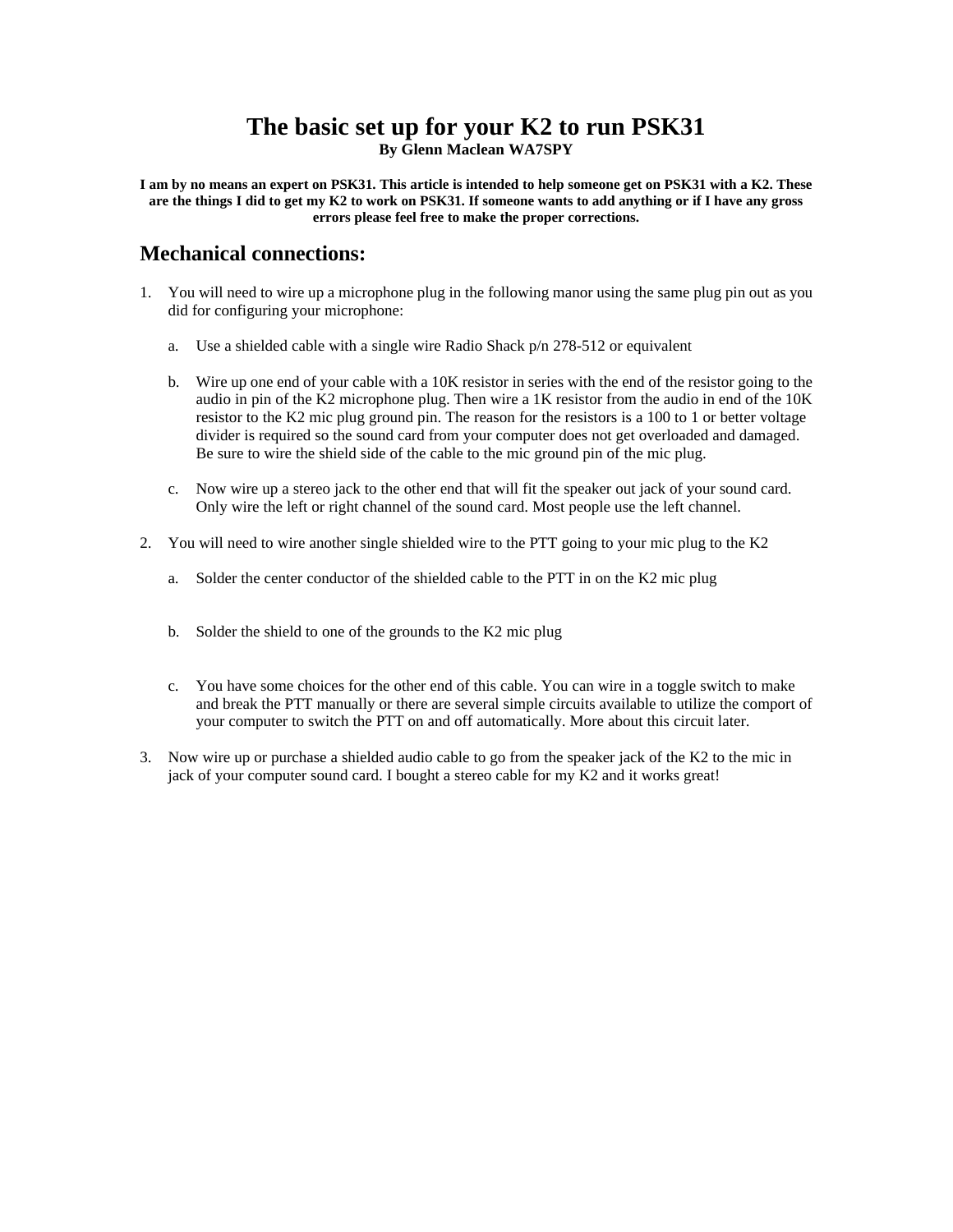## **Schematic of connections**

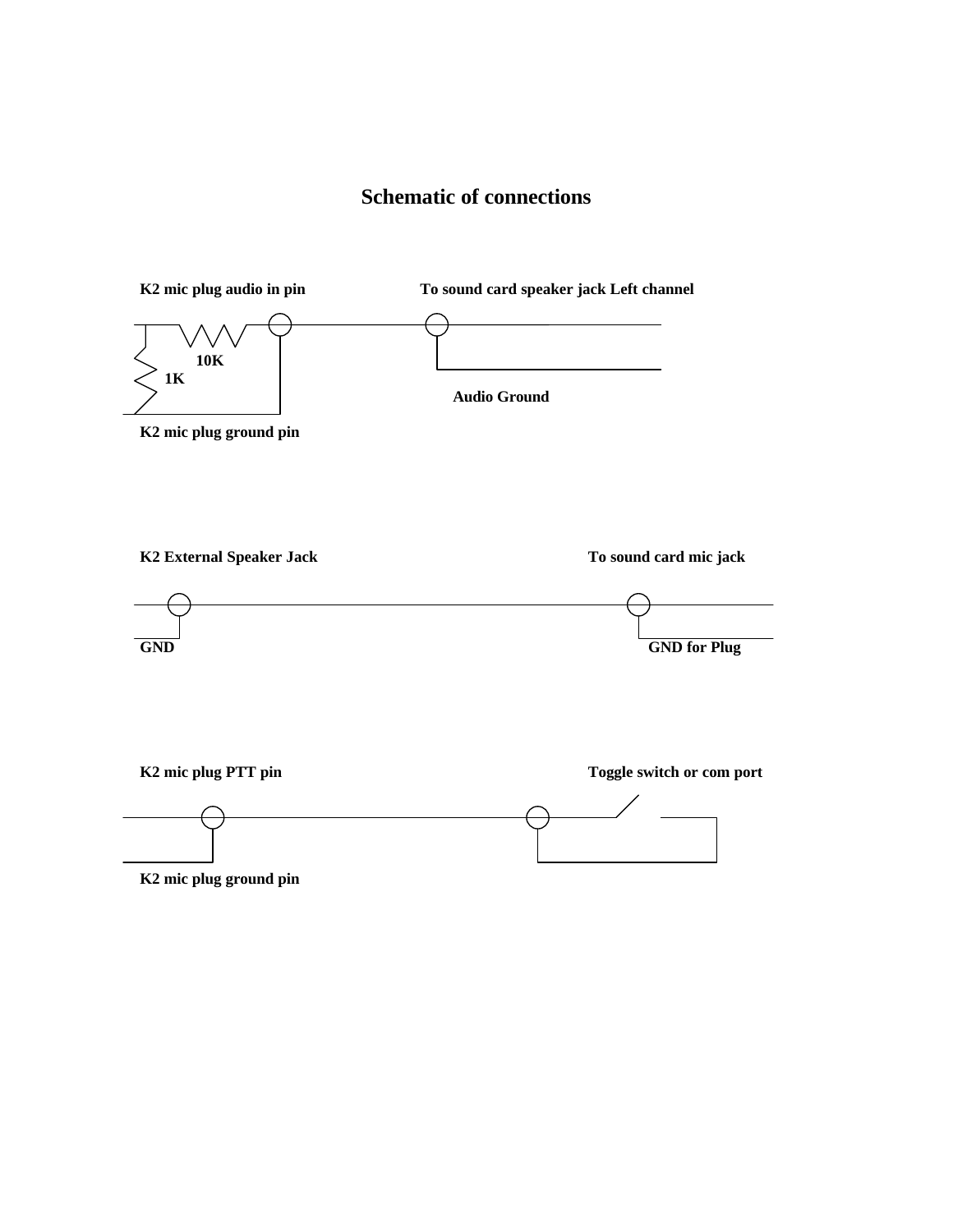### **Software and Computer:**

Go to this web site and download any of the share ware programs. I like Digipan. Check out this site and read all the stuff about PSK31. This is what I used to get started,

#### **http://www.kender.es/~edu/psk31.html**

Install the software onto your computer following the instructions. Under the set up menu put in your call sign and the other information QTH name etc. Select the computer com port you plan to use for PSK31 to actuate the PTT. If you choose to let the computer switch the PTT line (see circuit on last page) Read all the help files in the program. There is some very good information here.

I started out using a manual toggle switch for the PTT line. Then I wired up my K2 to my com port using an Opto isolator circuit. The schematic is on the last page.

## **K2 Set up and the software**

- 1. Connect the microphone cable you made to the K2 and the other end to the speaker output of your computer sound card.
- 2. Connect the cable you purchased or made from the speaker jack of your K2 to the mic or audio in of your computer sound card.
- 3. Turn the K2 on and select USB mode and OP1 filter for now. All PSK31 is done on USB even on 40 and 80 meters. You can optimize the filter settings. I set my filters the following way: OP1 and FL2 or for SSB operation. I set FL3 and Fl4 for PSK31. FL3 is .70 (700hz) and FL4 is .20 (200hz) You can easily set these filter settings using Digipan. Turn the NET and AFC off in the program. Tune in a strong PSK31 station and tune it in to the 1000Hz marker. Cycle through the filters and the trace should stay put. If the trace goes off frequency adjust the filter until the trace stays on the 1000Hz marker or as close as you can get it. With a little trial and error you should be able to get the trace to stay put as you cycle through the filters.
- 4. Bring up the PSK program and slowly turn the volume control up. Each program is a little different for audio levels read the help files for the software you are using.
- 5. Tune in a PSK station. You are properly tuned when the waterfall (the red circle at the lower left of the program screen) has a vertical yellow line. You should see text scrolling when the line becomes vertical and turns from red to yellow. Digipan uses a vertical yellow trace line instead of the circle. The trace should be on the 1000hz marker in Digipan if you want to transmit to that station. Leave NET off and AFC on for normal operation. AFC is like a receive RIT and NET is like a Transmit RIT. If NET is on you will transmit where the receive trace is.
- 6. To transmit set the K2 power level at no more than 5 watts. Toggle your PTT switch on or let the com port key the PTT line. Click on the tune button on the program screen. Open the master volume control panel for your sound card. Start increasing the sound card volume until your watt meter peaks and you see ALC movement. This is the proper setting to transmittPSK31. Click on the TX off button on the program screen and the K2 should go back to receive. You are now ready for PSK31 operation. If you typed in your call sign from the setup menu of the program. Click on the CQ button on the program screen. You will transmit a PSK31 CQ with your call sign. You can watch text scroll as the program puts out a CQ. It will automatically take your K2 back to receive. Don't forget to toggle your PTT switch off if you are using one.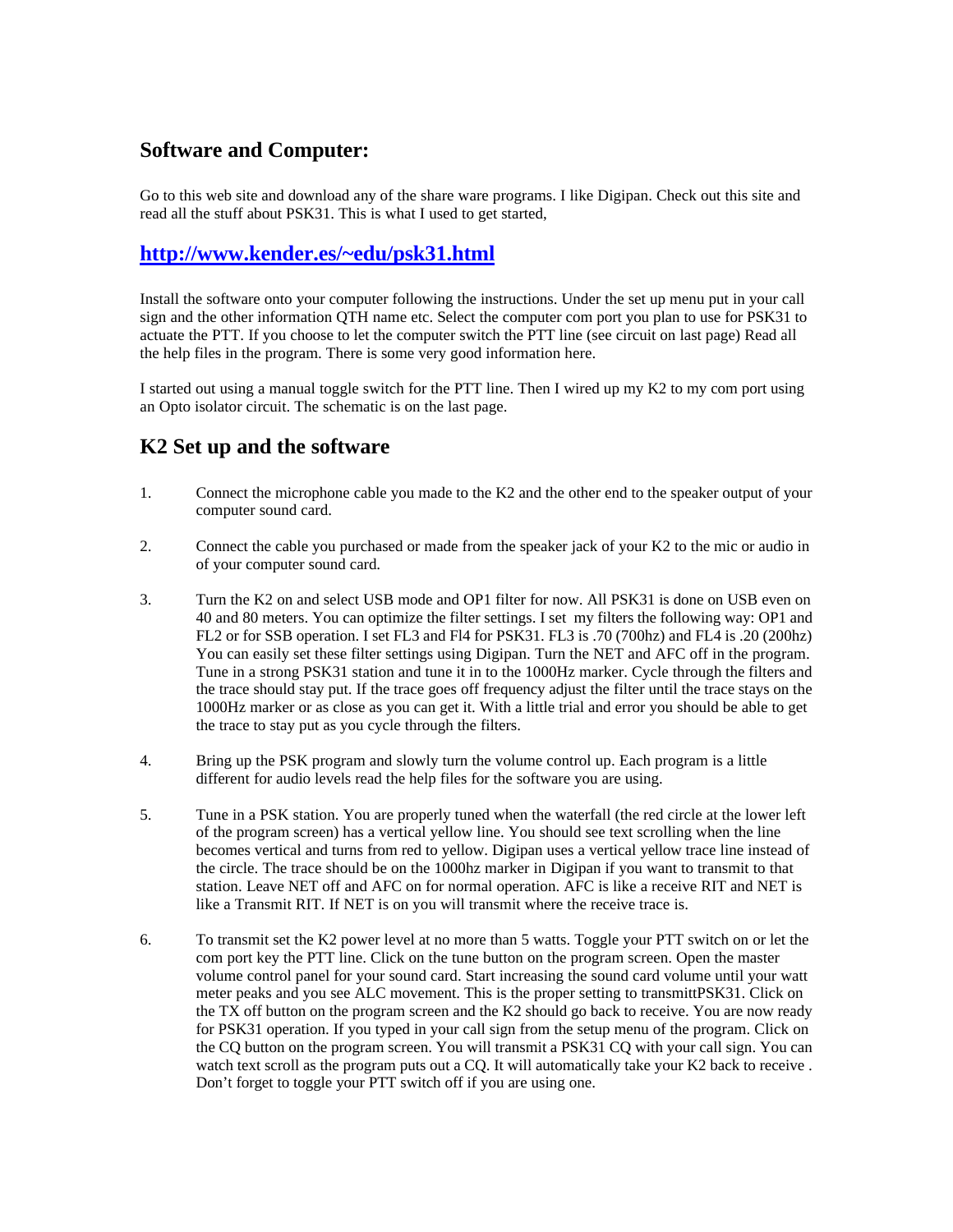# **PSK31 Calling Frequencies**

| 1.838.15 KHZ  | 3.580.1 Khz   | 7.070.15 Khz  |
|---------------|---------------|---------------|
| 7.035.15 Khz  | 14070.15 Khz  | 21.080.15 Khz |
| 28.070.15 Khz | 28.120.15 Khz | 10.137.15 Khz |
| 18.100.15 Khz | 24.95 Khz     |               |